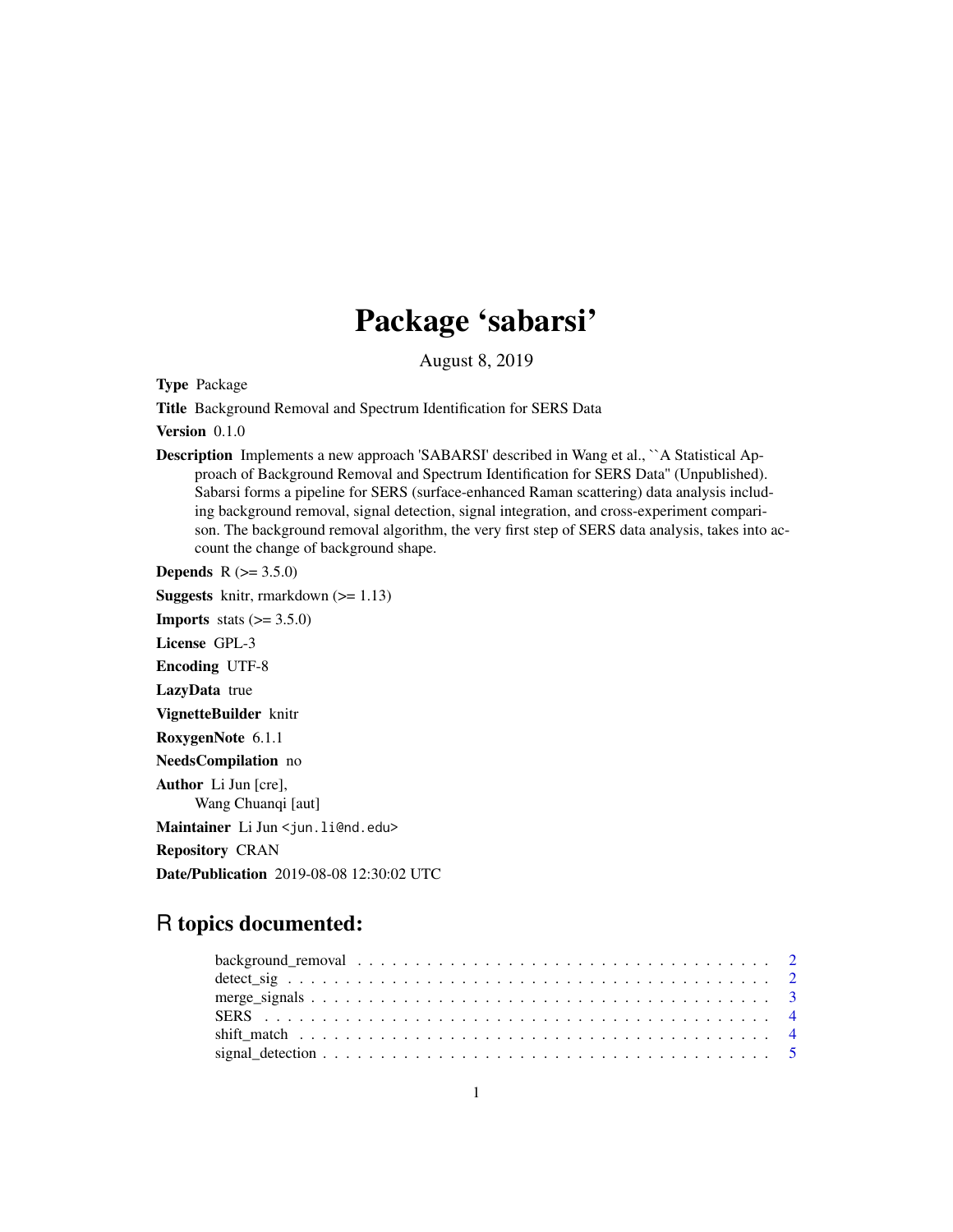#### <span id="page-1-0"></span>**Index** [7](#page-6-0) **7**

| background_removal | Perform background removal on the whole SERS spectrum data set.     |
|--------------------|---------------------------------------------------------------------|
|                    | Divide the SERS spectrum data into time-frequency blocks and remove |
|                    | background locally.                                                 |

#### Description

Perform background removal on the whole SERS spectrum data set. Divide the SERS spectrum data into time-frequency blocks and remove background locally.

#### Usage

background\_removal(x,  $q = 0.4$ , w.chan = 50, w.time = 50)

#### Arguments

| X      | A $p^*n$ data matrix. There are n SERS spectra with p frequency channels.                                                |
|--------|--------------------------------------------------------------------------------------------------------------------------|
| q      | A number taking value between 0 and 1. $100^*q$ is the quantile that SABARSI<br>uses to calculate the spectrum strength. |
| w.chan | The window size for the frequency domain. The default value of w. chan is 50.                                            |
| w.time | The window size for the time domain. The default value of w. time is 50.                                                 |

#### Value

A p\*n data matrix, xr, of background-removed spectra.

#### Examples

```
data(SERS)
x <- SERS$R1 ## x is the matrix of SERS spectra
xr \leq backward\_removal(x) \## xr \text{ is the matrix of background removed spectra}
```

| detect_sig |                             |  |  | Calculate the pvalues and false discovery rates (FDRs) for a |
|------------|-----------------------------|--|--|--------------------------------------------------------------|
|            | background-removed spectrum |  |  |                                                              |

#### Description

Calculate the pvalues and false discovery rates (FDRs) for a background-removed spectrum

#### Usage

detect\_sig(xr)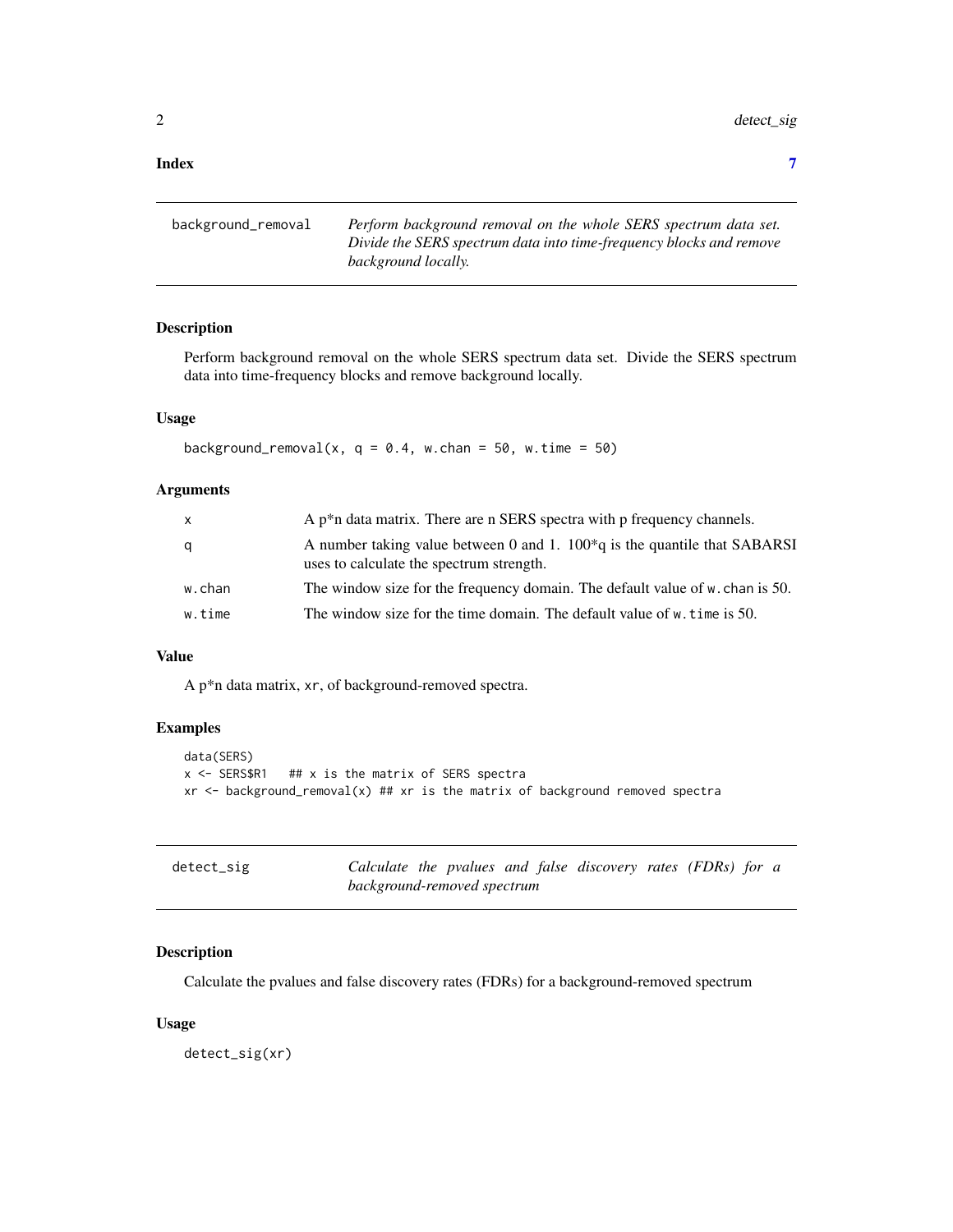#### <span id="page-2-0"></span>merge\_signals 3

#### Arguments

xr A p-length vector that represents a background-removed spectrum with p frequency channels.

#### Value

A list containing a vector of pvalues, pvals, and a vector of FDRs, fdrs.

| merge_signals | Obtain the set of signature signals Merge groups of concatenated sig- |
|---------------|-----------------------------------------------------------------------|
|               | nals and give the time indices of signature signals.                  |

#### Description

Obtain the set of signature signals Merge groups of concatenated signals and give the time indices of signature signals.

#### Usage

merge\_signals(xr, object, t.tol = 4, cor.tol =  $0.5$ )

#### Arguments

| xr      | A p-length vector that represents a background-removed spectrum with p fre-<br>quency channels.                           |
|---------|---------------------------------------------------------------------------------------------------------------------------|
| object  | An object obtained from signal_detection                                                                                  |
| t.tol   | A positive integer, which is the tolerance of time difference when comparing<br>two signals.                              |
| cor.tol | A number between 0 and 1. Two signals is considered to be similar enough if<br>their correlation is higher than cor. tol. |

#### Value

A vector recording the time indices of signature signals.

#### Examples

```
## xr is the matrix of background removed spectra.
res <- signal_detection(xr) ## detect the signals in xr
tim.index.ss <- merge_signals(xr = xr, object = res) ## the set of signature signals.
```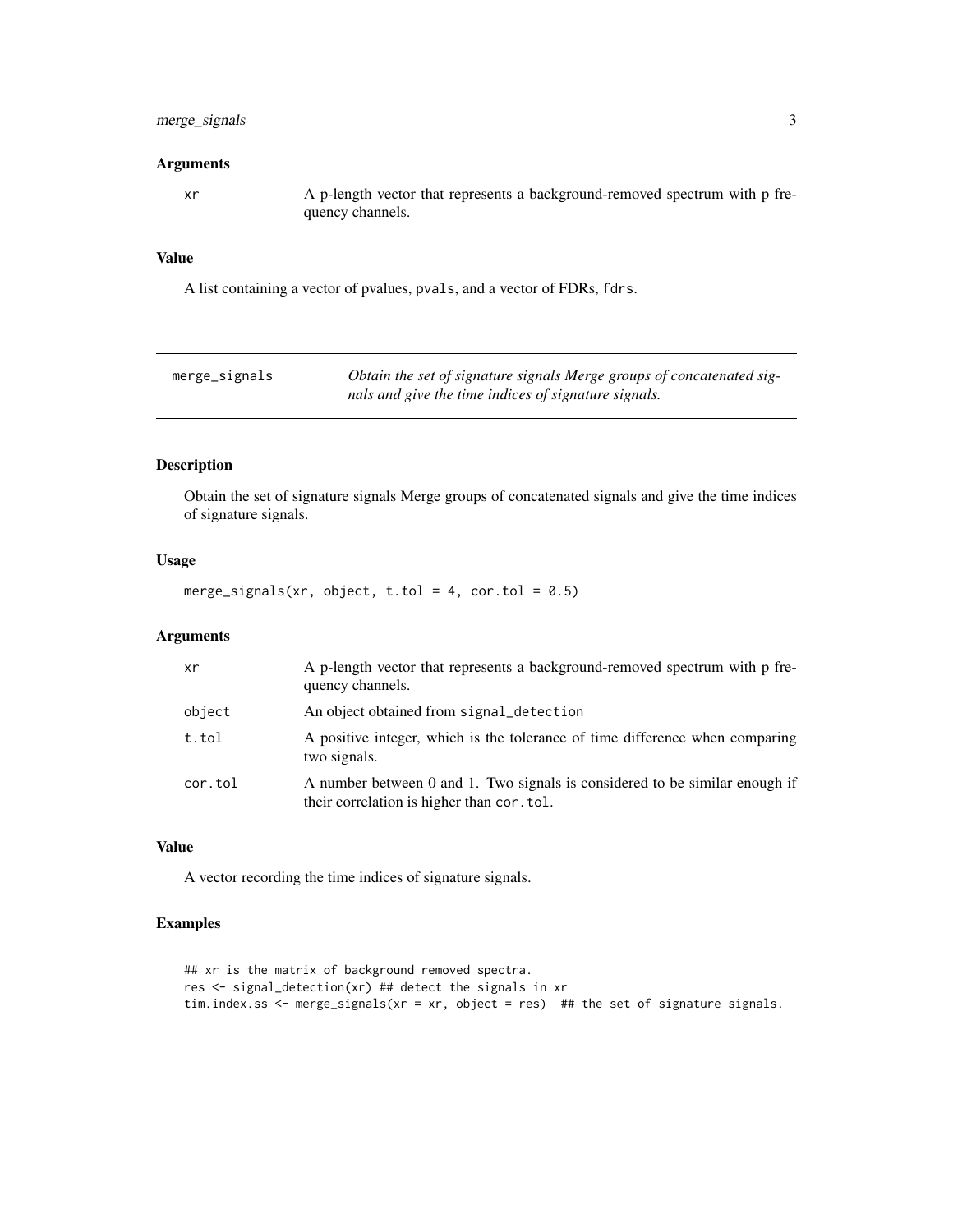#### <span id="page-3-0"></span>Description

This data contains the SERS spectra from two technical replicates.

#### Usage

```
data(SERS)
```
#### Format

An object containing the following variables:

- R1 A data matrix of SERS spectra in replicate 1.
- R2 A data matrix of SERS spectra in replicate 2.

#### Details

This data contains the SERS spectra from two technical replicates. Each replicate contains spectra with 500 frequency channels from 500 time points.

#### References

Wang et. al "A Statistical Approach of Background Removal and Spectrum Identification for SERS Data"

#### Examples

```
data(SERS)
x \leftarrow list()
x[[1]] <- SERS$R1
x[[2]] <- SERS$R2
```
shift\_match *Match signals from two experiments. For each signal in the first experiment,* shift.match *function finds the best matched signal in the second experiment. This function takes the potential frequency shifts into consideration for similarity measurement.*

#### Description

Match signals from two experiments. For each signal in the first experiment, shift.match function finds the best matched signal in the second experiment. This function takes the potential frequency shifts into consideration for similarity measurement.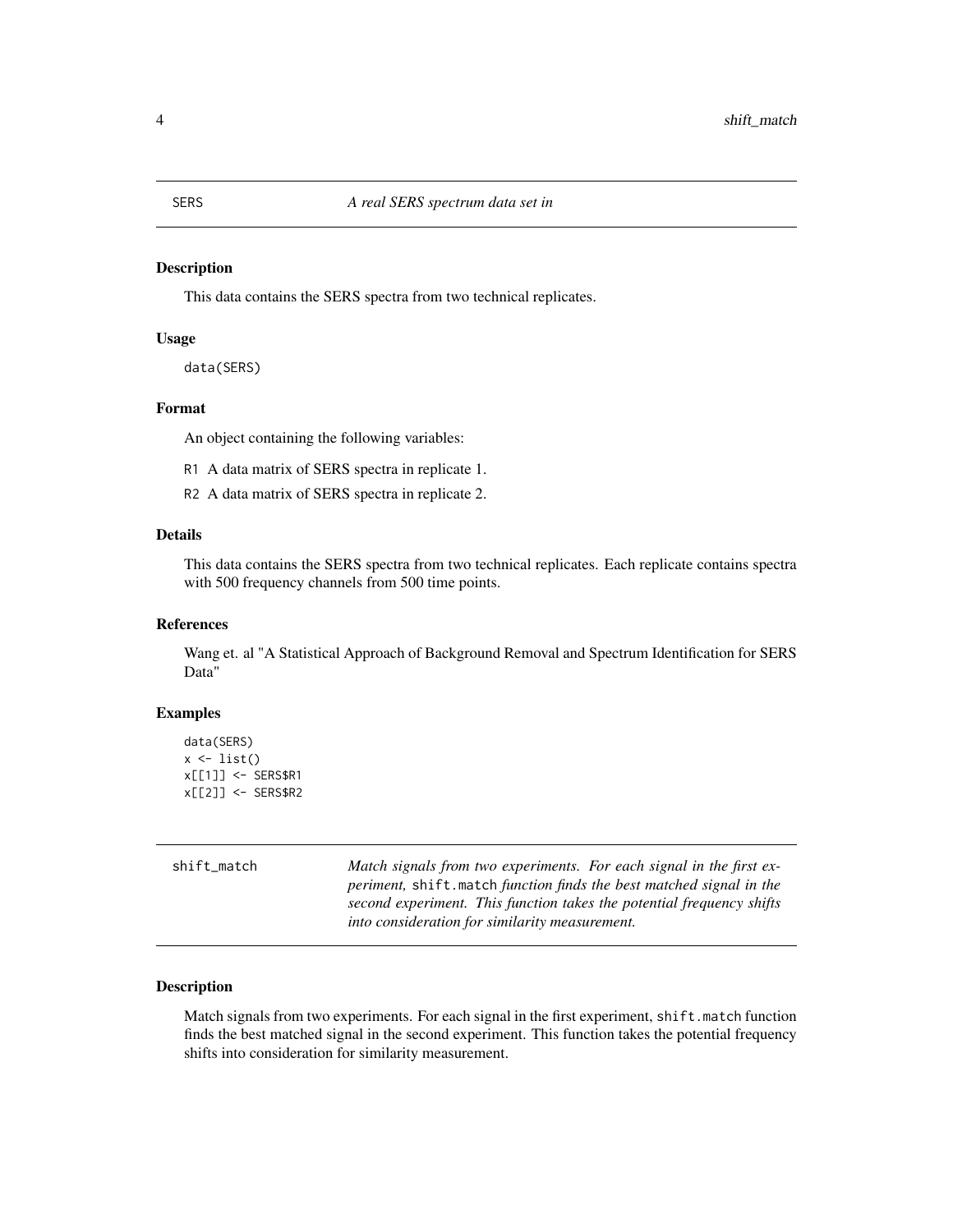#### <span id="page-4-0"></span>signal\_detection 5

#### Usage

shift\_match(xra, xrb, ta, tb)

#### Arguments

| xra | A $p^*$ n data matrix of background-removed spectra in the first experiment.  |
|-----|-------------------------------------------------------------------------------|
| xrb | A $p^*$ n data matrix of background-removed spectra in the second experiment. |
| ta  | A vector of time indices of signals in the first experiment.                  |
| tb  | A vector of time indices of signals in the second experiment.                 |

#### Value

A list containing the time indices of signals in the first experiment, ta, and the time indices of corresponding time indices in the second experiment, as well as the correlation of each match pairs, corra.

signal\_detection *Detect signals in background-removed spectra*

#### Description

Detect signals in background-removed spectra

#### Usage

signal\_detection(xr, fdr.c =  $0.01$ , stren.c =  $200$ , wid.c =  $5)$ 

#### Arguments

| xr      | A $p^*n$ data matrix of background-removed spectra, where n is the number of<br>spectra, and p is the number of frequency channels. |
|---------|-------------------------------------------------------------------------------------------------------------------------------------|
| fdr.c   | A number between 0 and 1, which is the cutoff for FDR.                                                                              |
| stren.c | A positive number for the cutoff of the strength of a signal.                                                                       |
| wid.c   | A positive number for the cutoff of the width of a signal.                                                                          |

#### Value

A list containing the indices of spectra with detected signals, tim.index, and a matrix recording the peaks of signals, peaks.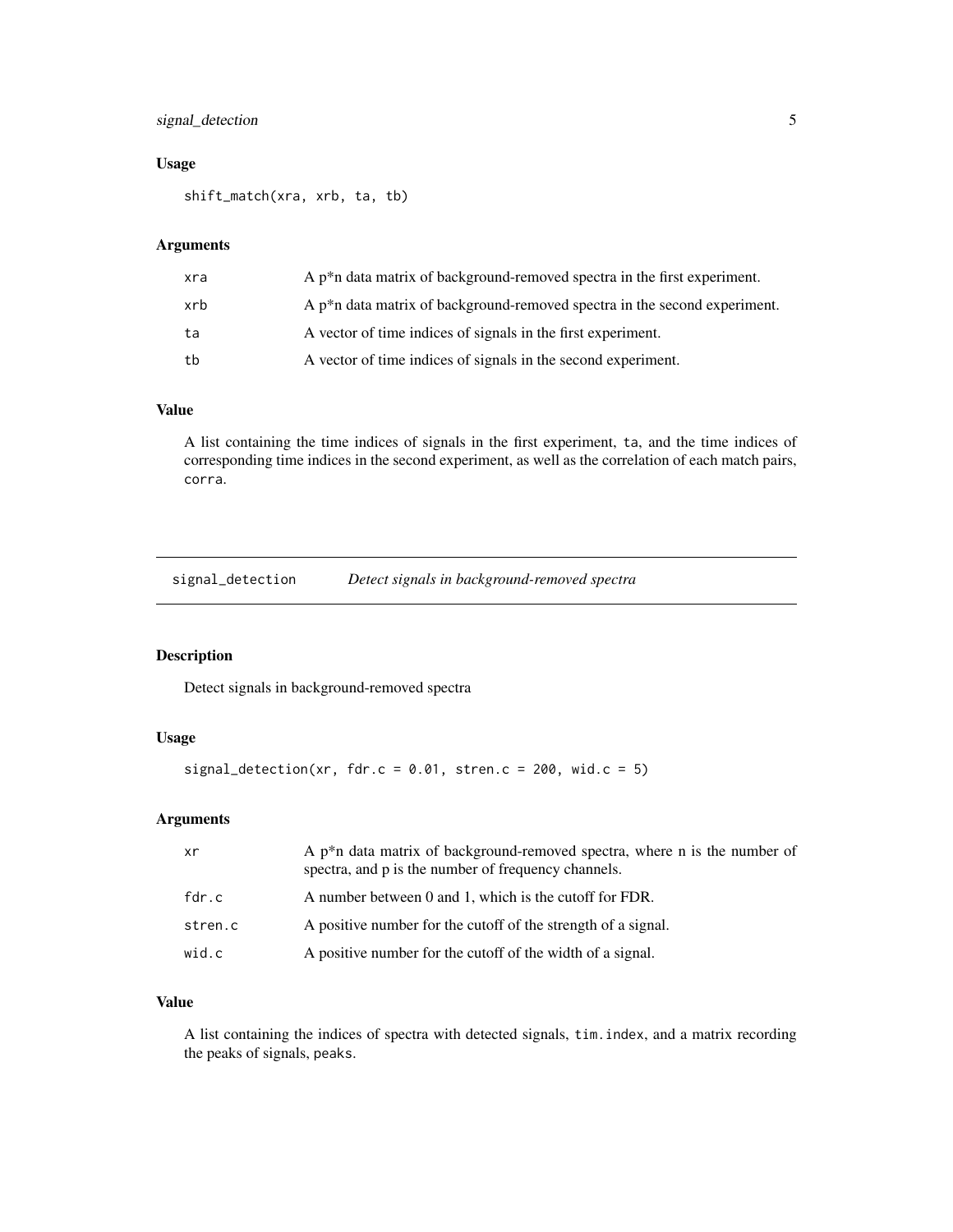#### Examples

```
res <- signal_detection(xr)
# xr is the matrix of background removed spectra
# xr can be obtained by background_removal function
```
head(res\$tim.index) ## check the first few time indices of signals